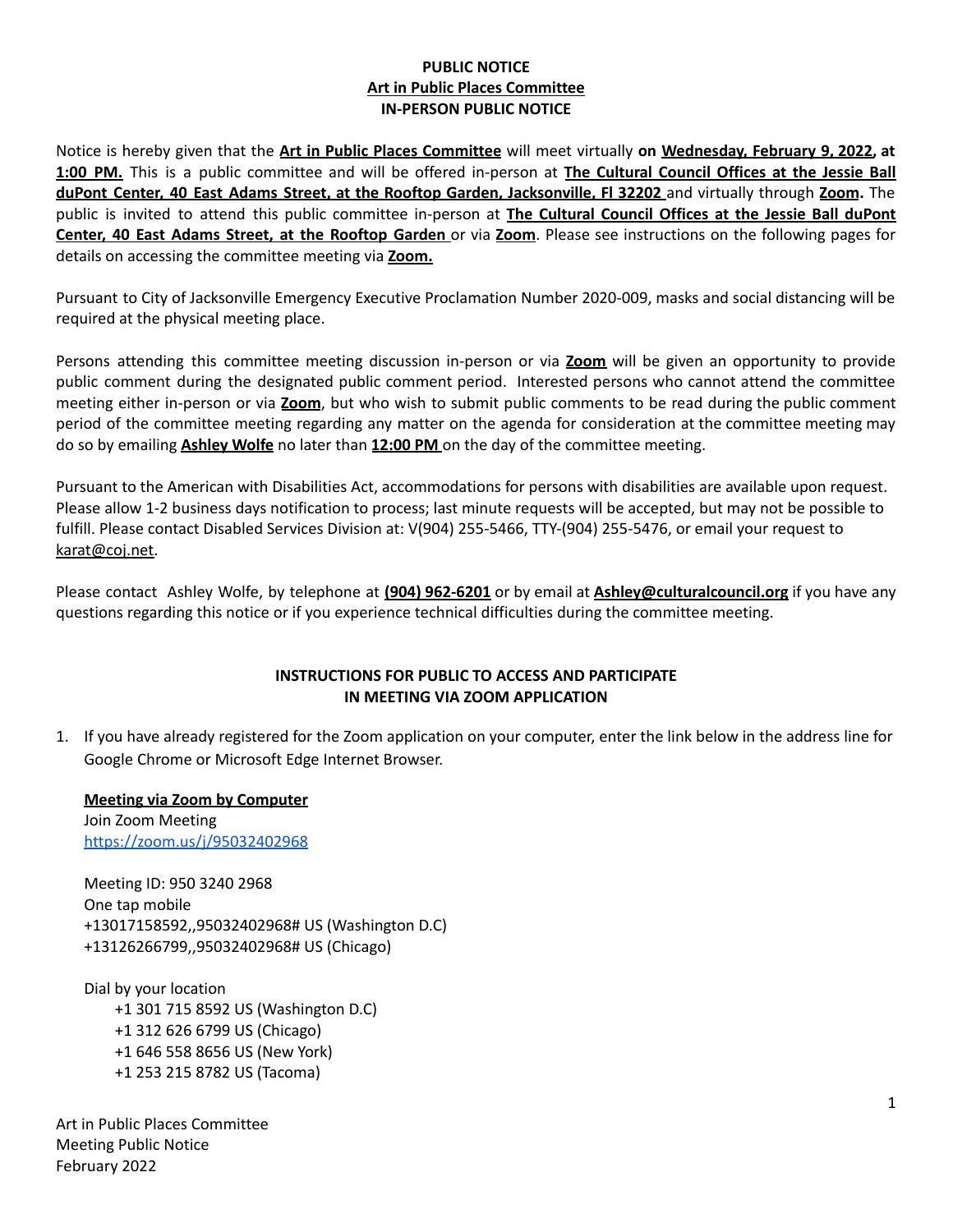+1 346 248 7799 US (Houston) +1 669 900 9128 US (San Jose) Meeting ID: 950 3240 2968 Find your local number: <https://zoom.us/u/acuR7Xx94i>

## **Public Comment**

\*\* At the beginning of public comment, the Chair of **the Art in Public Places Committee** will establish a time period for each speaker that is no more than **(3) three minutes** per speaker.

- All participants who wish to participate in public comment during the meeting must log into Zoom with his/her full name.
- The Chair will only call on speakers using the "RAISE HAND" feature located within the Zoom app. Click on "Participants" button at the bottom of the screen and then scroll down and click on "Raise Hand." You must have a microphone, video camera, and speakers on your computer to participate with the "RAISE HAND" function.
- Wait to be recognized for your public comment time by the Chair
- Begin speaking after the Chair has recognized your turn during public comment
- 2. To access the meeting on Zoom through your COMPUTER if you have not registered for Zoom, follow these **instructions:**
	- **●** Sign up for the Zoom application by **typing – Zoom.US – into Google Chrome or Microsoft Edge Internet Browser.**
	- **Go to: JOIN A MEETING** on Dash Board.
	- Enter the Zoom meeting ID and meeting password listed below:

Meeting ID: **950 3240 2968.**

#### **Public Comment**

\*\* At the beginning of public comment, the Chair of **the Art in Public Places Committee** will establish a time period for each speaker that is no more than no more than **(3) three minutes** per speaker.

- All participants who wish to participate in public comment during the meeting must log into Zoom with his/her full name.
- The Chair will only call on speakers using the "RAISE HAND" feature located within the Zoom app. Click on "Participants" button at the bottom of the screen and then scroll down and click on "Raise Hand." You must have a microphone, video camera, and speakers on your computer to participate with the "RAISE HAND" function.
- Wait to be recognized for your public comment time by the Chair
- Begin speaking after the Chair has recognized your turn during public comment

Art in Public Places Committee Meeting Public Notice February 2022